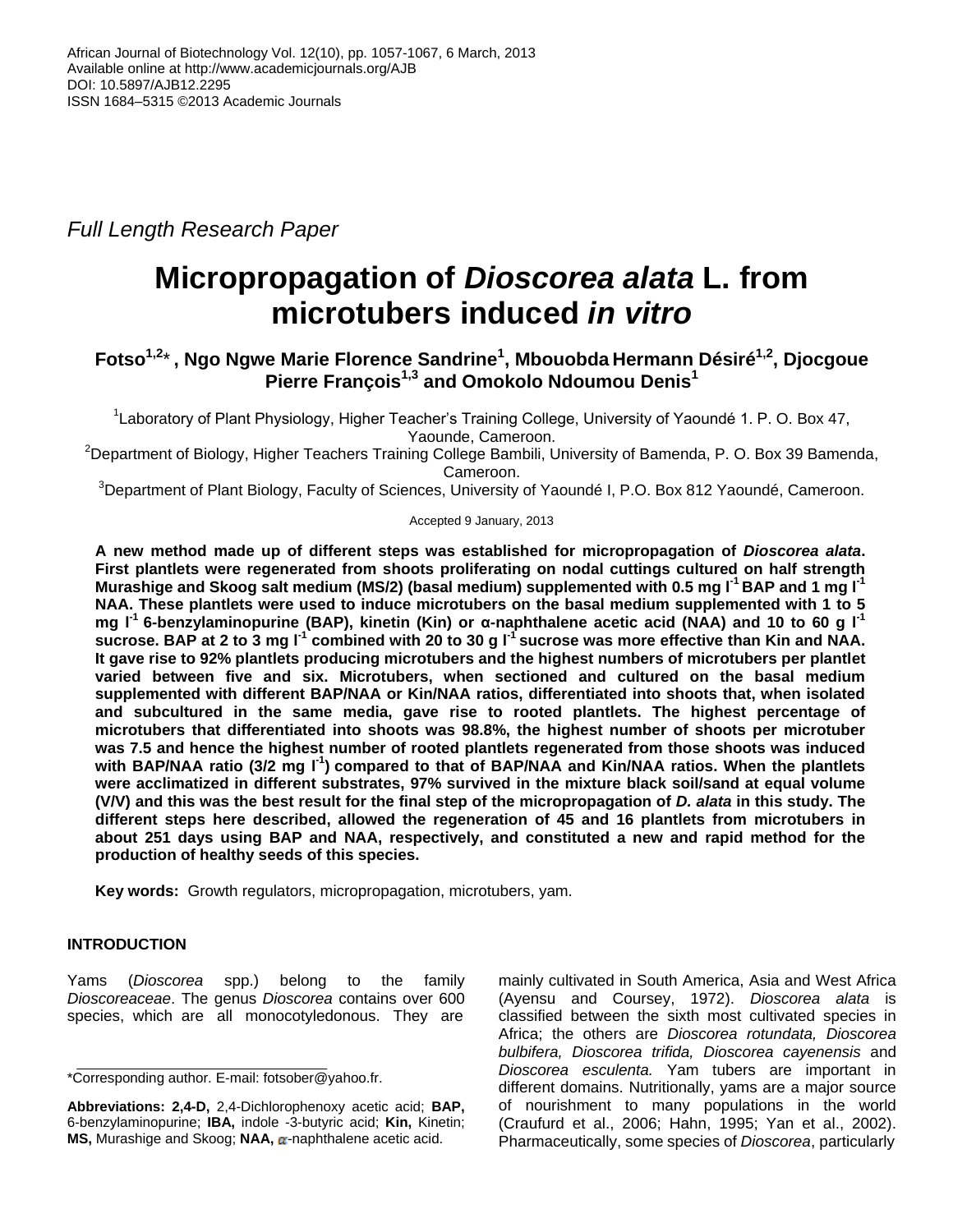*Dioscorea zingiberensis*, produces high concentration of diosgenin, a chemical used for the commercial synthesis of sex hormones and corticosteroids (Yongqin et al., 2003; Yuan et al., 2005). Agriculturally, yams tubers are used as planting material. The conventional multiplication of *Dioscorea* species is by tuber seeds, a tuber fragment that grows and develops into a new tuber. The absence of viable seeds, the long period required for obtaining usable tubers and phytosanitary problems are some of the factors that limit the rapid conventional propagation and economic exploitation of *Dioscorea* species (Balogum et al., 2006; Tschannen et al., 2005). As many species of *Dioscorea*, *D. alata* is dioecious and cultivated forms have the larger diversity compared to the cultivated forms of other species (Mantell et al., 1978). It is then necessary to propagate vegetatively the selected plants of this species.

In fact, since about 30 years ago, *in vitro* propagation of *Dioscorea* species has been increased and performed by using different types of explants such as immature leaves (Kohmura et al., 1995), zygotic embryos (Viana and Mantell, 1989), nodal cuttings (Alizadeh et al., 1998; Yongqin et al., 2003), bulbils (Asokam et al., 1983), roots (Twyford and Mantell, 1996), cells and protoplasts (Tor et al., 1998). However, few studies have been reported on the micropropagation and microtuberisation of *D. alata* (Mantell and Hugo, 1989; John et al., 1993; Jasik and Mantell, 2000; Borges et al., 2005).

In general, the different results obtained show that it is possible to propagate *D. alata in vitro* from different explants such as leave fragments, nodal cuttings, apex and meristems. But none has been reported on the micropropagation of this species from microtubers induced *in vitro*.

The aim of this work was thus to multiply this species *in vitro*, especially to produce microtubers and use them as explants for micropropagation. Many factors such as the presence or the absence of growth regulators, the concentration of sugars and jasmonic acid in the medium, the mineral composition of the medium and the photoperiod were known to influence the tuberization *in vitro* (Mantell and Hugo, 1989; Santos and Salema, 2000; Ovono Ondo et al., 2007). Therefore, the effects of growth regulators (BAP, Kin and NAA; alone or in combination) and sucrose, on microtuberization and micropropagation of *D. alata* were studied.

#### **MATERIALS AND METHODS**

#### **Plant material and disinfection**

About 30 mature tubers of *D. alata* (Figure 1a) were obtained from local market of Mbam division, Center Region, Cameroon. Each tuber was divided into two fragments: the posterior and the anterior (Figure 1b). Each anterior fragment bearing single apex (Figure 1c) was cleaned and put under running tap water for 24 h. Cleaned fragments were then cultured in polyethylene bags containing a sterile black soil. After 35 days, each apex had grown into a long

stem with about 10 to 16 nodes (Figure 1d). Nodal cuttings about 1.5 cm long were isolated from different stems, then cleaned under running tap water for 2 h and disinfected in 1% Tween 80 for 5 min followed by 1% sodium hypochlorite for 35 min and then rinsed four times (10 min each) in sterilized distilled water.

#### **Regeneration of plantlets**

For regeneration of plantlets, disinfected nodal cuttings were cultured in closed test tubes containing each 10 ml of half strength Murashige and Skoog salt medium (1962) (MS/2) supplemented with Morel and Wetmore (1951) vitamins, 20 g  $I<sup>1</sup>$  sucrose, 0.5 mgl<sup>-1</sup> 6-benzylaminopurine (BAP), 1 mgl<sup>-1</sup> α-naphthalene acetic acid (NAA), 3  $gt^{-1}$  activated charcoal and 6  $gt^{-1}$  Difco agar. The pH of the medium was adjusted to 5.8 with NaOH solution (1 N) or HCl solution (0.1 N) before autoclaving at 115°C for 30 min under a pressure of 1.6  $\pm$  0.1 kg cm<sup>-2</sup>. All cultures were incubated under 80 umol m<sup>-2</sup> s<sup>-1</sup>light provided by cool white fluorescent tube lamps (Mazda) at a photoperiod of 16 h at 26  $\pm$  1°C.150 nodal cuttings were cultured and the experiment was repeated twice. After 21 days, shoots proliferated at the level of the node and, when maintained in the same medium for 15 days, each shoot differentiated into roots and became plantlet. After being isolated from the node, those plantlets constituted the explants for the following experiment.

#### **Induction and production of microtubers**

Regenerated plantlets from nodal cuttings were subcultured in 150 x 80 mm glass culture tubes containing semi liquid (3 gl<sup>-1</sup>Difco agar) MS/2 medium supplemented with Morel and Wetmore vitamins, 20 gl<sup>-1</sup> sucrose, 5 µM jasmonic acid, 1 to 5 mgl<sup>-1</sup>BAP or Kin or NAA. The effects of these three growth regulators on the induction and production of microtubers were evaluated. The pH of all media was adjusted to 5.8 before autoclaving. All cultures were incubated under the same conditions as during plantlets regeneration. 15 plantlets were subcultured for each concentration of growth regulator and all experiments were repeated twice. The percentage of plantlets inducing microtubers was evaluated after 30 days. 60 days later, without any secondary subculture, the average number of microtubers produced, the average length and the average fresh weight were evaluated for each treatment. For all experiments, the control was the MS/2 semi liquid medium supplemented with vitamins, sucrose and jasmonic acid. The effect of sucrose on the induction and production of microtubers was also evaluated during the same period. MS/2 semi liquid medium was supplemented with 20, 30, 40, 50 and 60 gl<sup>-1</sup> sucrose together with 2 or 3 mgl<sup>-1</sup> BAP or Kin or NAA. The control was without sucrose.

#### **Proliferation of shoots from microtubers and micropropagation**

Each microtuber produced was divided into two fragments: the posterior and the anterior. All anterior fragments bearing a small apex were then used as explants. They were cultured in closed test tubes each containing 10 ml of MS/2 medium supplemented with Morel and Wetmore vitamins and 20  $qI^{-1}$  sucrose, 6  $qI^{-1}$ Difco agar (basal medium), 0.5 to 3.5 mgl<sup>-1</sup> BAP and 2 mgl<sup>-1</sup>NAA (BAP/ANA ratio) or 0.5 to 3.5 mgl<sup>-1</sup> Kin and 2 mgl<sup>-1</sup> NAA (Kin/NAA ratio). The effects of the different ratios on the proliferation of shoots were evaluated. The culture conditions were the same as during the production of microtubers. 12 microtubers fragments were used for each ratio and all experiments were repeated twice. The control was growth regulator-free. The percentage of explants inducing shoots and the average number of shoots per explant were evaluated after 60 days of culture. When isolated from microtubers,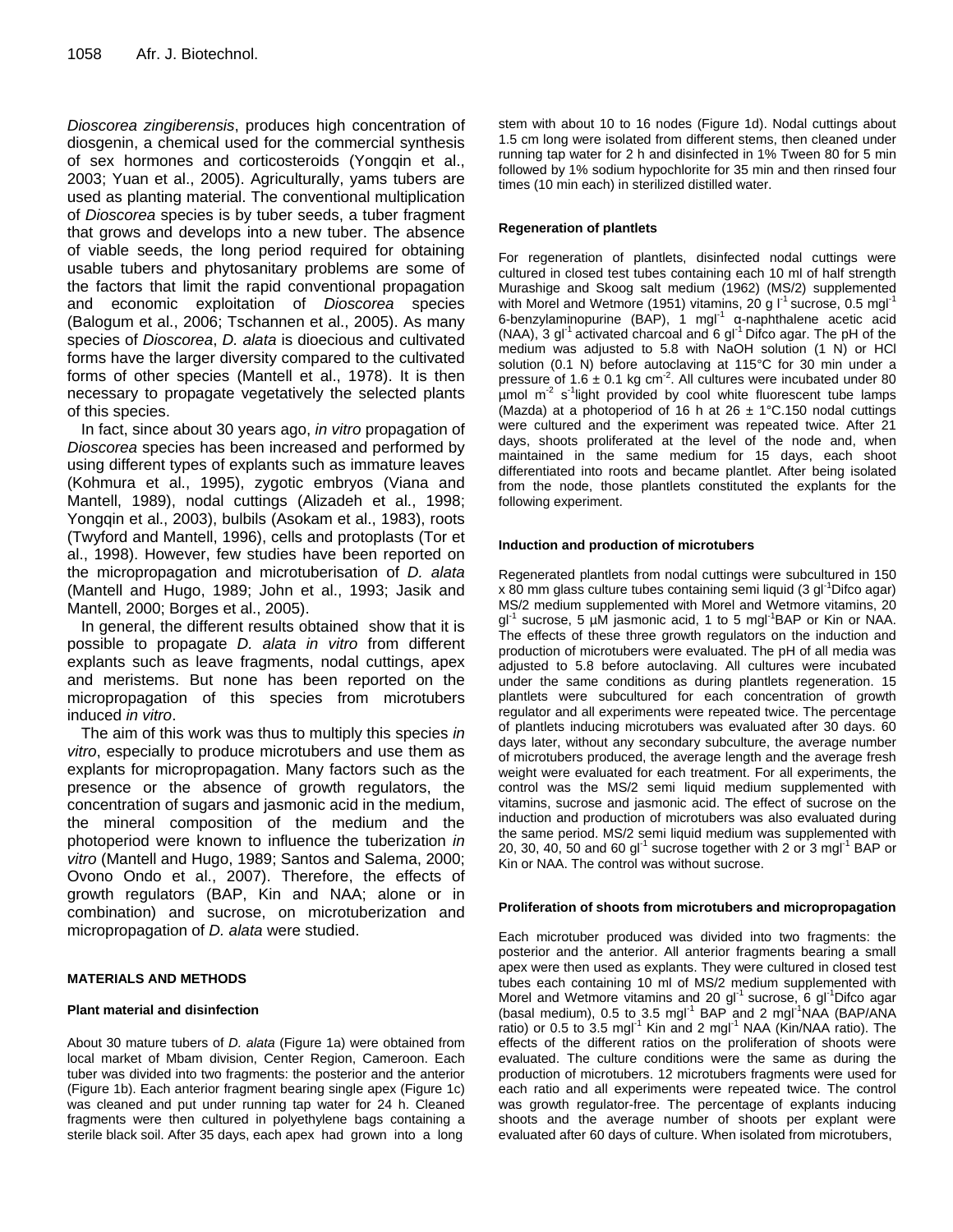

**Figure 1.** Material of *Discorea alata* used for the production of nodal cuttings. **(a)** Mature tuber of *D. alata*. **(b)** Mature tuber divided into anterior (right) and posterior fragment (left). **(c)** Anterior fragment bearing single apex (sa) cultured to obtain stem with nodes. **(d)** Nodal plant derived from the growth of anterior fragment after 35 days of culture in polyethylene bag.

shoots were then subcultured in the same proliferation media supplemented with 3  $gl^{-1}$  activated charcoal for the regeneration of plantlets. 12 isolated shoots were used for each ratio and all experiments were repeated twice. The percentage of regeneration was evaluated and the growth of shoots into plantlets was measured by counting the average number of nodes, leaves and roots after 30 days of subculture.

#### **Effect of substrate on the acclimatization of plantlets**

The acclimatization of plantlets was tested in polyethylene bags containing the following sterilized substrates; vermiculite, black soil, mixture black soil/vermiculite at equal volume (v/v), sand, mixture sand/vermiculite at equal volume (v/v), mixture black soil/sand at equal volume (v/v). 33 plantlets were cultured per substrate and the experiment was repeated twice. All cultures were incubated under a temperature of 26  $\pm$  1°C, 72 to 76% of relative humidity and a photoperiod of 16 under a light period of 80  $\mu$ mol m<sup>-2</sup> s<sup>-1</sup>during 56 days. During this period, the relative humidity was progressively reduced as plantlets were watered firstly with sterilized tap water during 20 days and then with tap water during 36 days before being

transplanted to the field. The percentage of survival plantlets was evaluated in each substrate.

#### **Data analysis**

All experiments were set up in a completely randomized design. Differences between means were scored with Duncan's multiplication range test. The analysis of samples from each treatment was statistically evaluated by analysis of variance (ANOVA,  $p \le 0.05$ ) and the interactive effect of two phytoregulators was assessed by a two-way ANOVA. The program used was SPSS (version 17 for Windows).

#### **RESULTS**

#### **Regeneration of plantlets from nodal cuttings culture**

When cultured on MS/2 supplemented with 0.5 mg  $I^1$ BAP and 1 mg  $I^1$ NAA, the lateral buds appeared on the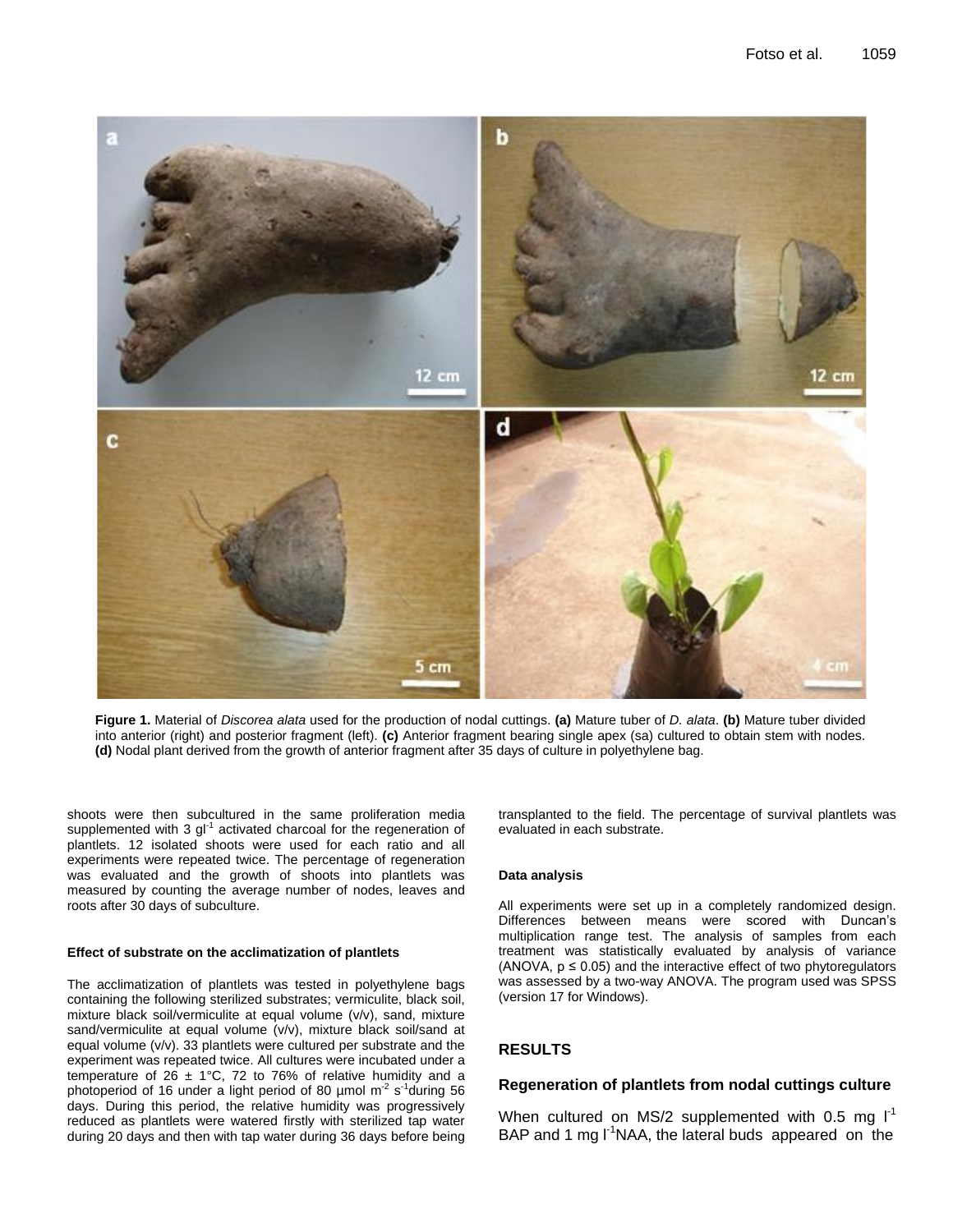

**Figure 2.** Microtuberization and micropropagation of *Dioscorea alata*. **(a)** Shoot proliferated on nodal cuttings cultured during 21 days on MS/2 medium supplemented with 0.5 mg I<sup>-1</sup> BAP and 1 mg I<sup>-1</sup> NAA. **(b)** Rooted plantlet regenerated from nodal shoot cultured during 15 days in the same medium. **(c)** Plantlet with microtubers (mt) induced on MS/2 medium supplemented with 1 mg <sup>11</sup> BAP after 30 days of culture. (d) Isolated rounded microtubers (r mt) from plantlet cultured in the presence of 5 mg  $I<sup>-1</sup>$  BAP or 2 to 5 mg  $I<sup>-1</sup>$  Kin or 1 to 5 mg  $I<sup>-1</sup>$  NAA and 20 to 40 g  $I<sup>-1</sup>$ sucrose. **(e)** Isolated long microtuber (I mt) from plantlet cultured in the presence of 3 mg I<sup>-1</sup> BAP and 20 to 30 g I<sup>-</sup> 1 sucrose. **(f)** Multiple shoot proliferated in microtuber culture during 60days on MS/2 medium supplemented with 3/2 mg I<sup>-1</sup> BAP/NAA (left) and 1.5/2 mg I<sup>-1</sup> KIN/NAA (right). (g) Rooted plantlet regenerated from microtuber shoot subcultured during 30 days in the same media. **(h)** Acclimatized plant in mixture sand/ black soil (v/v) after 56 days of culture. **(i)** Adult plant (a pl) in the field 90 days after transfer.

nodal cuttings after 7 days; almost all grew into shoots with an average length of  $5.25 \pm 0.52$  cm within 21 days (Figure 2a). When maintained in the same medium, 67.14% of shoots developed into plantlets with an average number of leaves per shoot of  $7.34 \pm 1.64$  and an average number of roots per shoot of  $4.11 \pm 0.41$ within 15 days (Figure 2b).

#### **Effect of BAP, NAA and Kin on the production and growth of microtubers**

Plantlets regenerated from nodal cuttings were cultured in the presence of 1 to 5 mgl $^{-1}$  BAP, Kin or NAA for the production of microtubers (Figure 2c). After 30 days of culture, the higher percentages of plantlets producing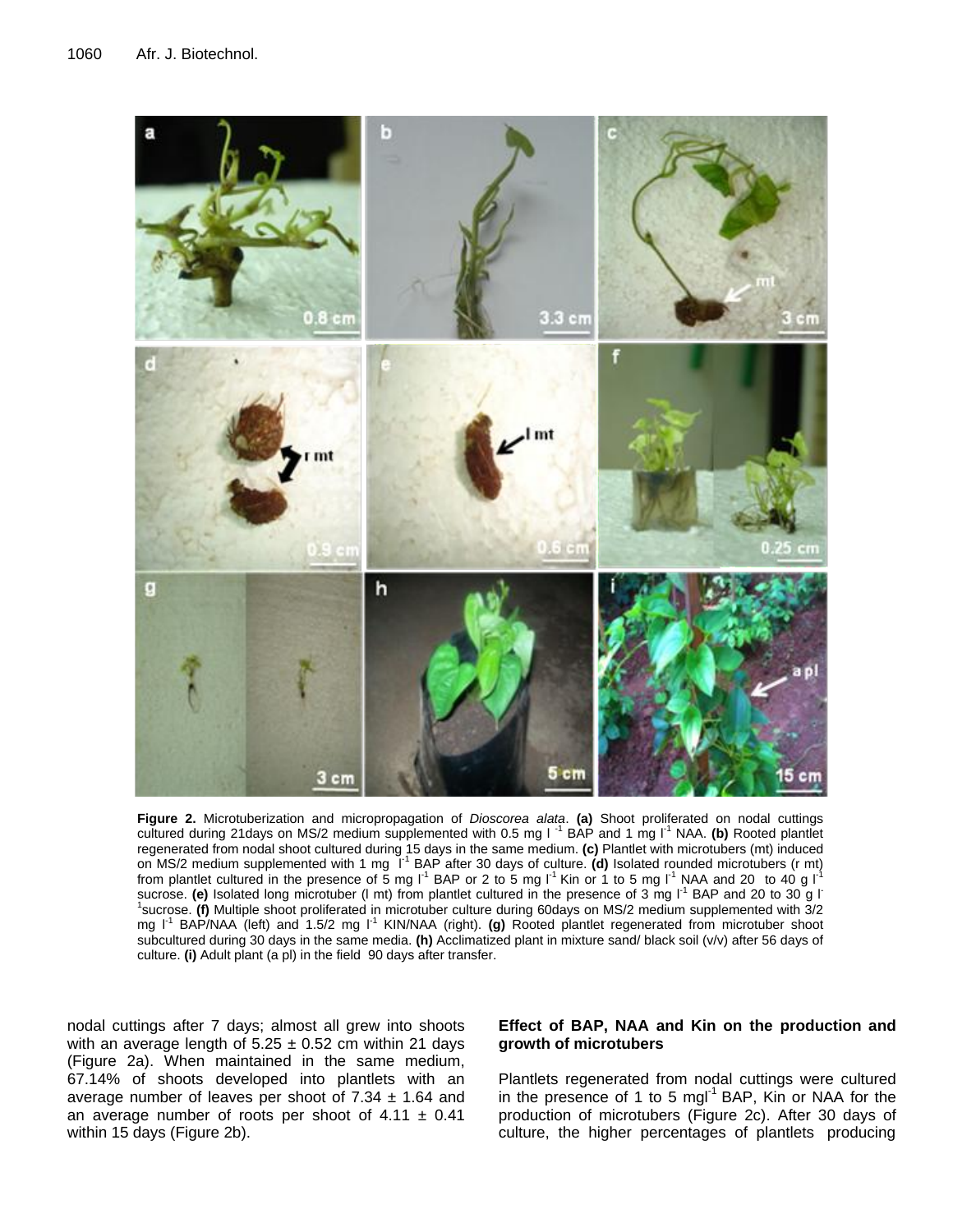|              | Concentration<br>$(mg.I-1)$ | <b>Number of</b><br>plantlets<br>cultured | % of plantlets<br>producing<br>microtubers | <b>Production of microtuber</b>          |                       |                                                                            |
|--------------|-----------------------------|-------------------------------------------|--------------------------------------------|------------------------------------------|-----------------------|----------------------------------------------------------------------------|
| Phytohormone |                             |                                           |                                            | Number of<br>microtubers<br>per plantlet | of microtuber<br>(mm) | Average length Average fresh weight<br>of microtubers per<br>plantlet (mg) |
|              | 0                           | 30                                        | $\mathbf 0$                                | $\mathbf 0$                              | $\Omega$              | 0                                                                          |
|              |                             | 30                                        | $72.2^a$                                   | $2^{\circ}$                              | 12 <sup>b</sup>       | $221.3^c$                                                                  |
| <b>BAP</b>   | 2                           | 30                                        | $33.2^{d}$                                 | 4 <sup>b</sup>                           | 13 <sup>b</sup>       | $298.1^{b}$                                                                |
|              | 3                           | 30                                        | $68.4^{b}$                                 | 6 <sup>a</sup>                           | $23^a$                | $641.1^a$                                                                  |
|              | 4                           | 30                                        | 39.6 <sup>c</sup>                          | $2^{\circ}$                              | 12 <sup>b</sup>       | $220.8^{\circ}$                                                            |
|              | 5                           | 30                                        | $23.1^e$                                   | $2^{\circ}$                              | 11 <sup>b</sup>       | $207.1^d$                                                                  |
|              | 0                           | 30                                        | $\mathbf 0$                                | $\mathbf 0$                              | 0                     | 0                                                                          |
|              |                             | 30                                        | $\Omega$                                   | 0                                        | 0                     | 0                                                                          |
|              | 2                           | 30                                        | $12.6^c$                                   | $4^a$                                    | 12 <sup>d</sup>       | $207.5^{b}$                                                                |
| ANA          | 3                           | 30                                        | 40.9 <sup>a</sup>                          | 3 <sup>b</sup>                           | 17 <sup>a</sup>       | $328.3^{a}$                                                                |
|              | 4                           | 30                                        | $34.2^{b}$                                 | $2^{\circ}$                              | 15 <sup>b</sup>       | $209.7^{b}$                                                                |
|              | 5                           | 30                                        | 07.1 <sup>d</sup>                          | 1 <sup>d</sup>                           | 12 <sup>b</sup>       | $128.2^c$                                                                  |
|              | $\Omega$                    | 30                                        | $\Omega$                                   | $\mathbf 0$                              | $\mathbf 0$           | 0                                                                          |
| Kin          |                             | 30                                        | $12.1^d$                                   | $2^b$                                    | 14 <sup>b</sup>       | $303.1^{b}$                                                                |
|              | 2                           | 30                                        | 17.9 <sup>c</sup>                          | $2^b$                                    | 12 <sup>b</sup>       | $296.2^c$                                                                  |
|              | 3                           | 30                                        | $31.2^{b}$                                 | $2^b$                                    | 14 <sup>b</sup>       | $299.1^c$                                                                  |
|              | 4                           | 30                                        | 46.7 <sup>a</sup>                          | $3^a$                                    | 17 <sup>a</sup>       | 406.7 <sup>a</sup>                                                         |
|              | 5                           | 30                                        | $09.6^e$                                   | 1 <sup>c</sup>                           | 16 <sup>a</sup>       | $133.2^{d}$                                                                |

**Table 1.** Effect of BAP, Kin and NAA on the production (30 days) and growth (60 days) of microtubers of *D. alata.*

Duncan's multiple range test was used to evaluate the difference in the percentage of plantlet production of microtubers, number of microtubers per plantlet, average length of microtuber and average fresh weight of microtuber per plantlet, respectively; data sharing the same letter in the same column were not significantly different at 5% level.

microtubers were 72.17, 40.19, and 46.17% with 1 mg $I^1$ BAP, 3 mgl<sup>-1</sup> Kin and 4 mgl<sup>-1</sup> NAA, respectively (Table 1). Comparatively, BAP is more effective than Kin and NAA. Indeed, the percentages of production obtained with BAP at all concentrations were higher than that of Kin and NAA. With 5 mgl<sup>-1</sup>, low percentages of 23.6, 07.08, and 09.06% were obtained, respectively, with BAP, Kin and NAA (Table1). The number of microtubers per plantlet after 60 days of culture varied according to the growth regulators and the highest numbers of 6, 4 and 3, were obtained, respectively, with 3 mgl<sup>-1</sup> BAP, 2 mgl<sup>-1</sup> Kin and 4 mgl<sup>-1</sup> NAA (Table 1). With the other concentrations, this number was 1 or 2. Based on the length of microtubers, there were two sizes: for some of them, the length varied from 16 to 23 mm (long microtubers) and for the others from 11 to 14 mm (rounded microtubers) (Figure 2d, 2e). The best concentration for the production of long microtubers of *D. alata* was 3 mg  $I<sup>1</sup>$  BAP (23 mm) while 5  $mgl^{-1}$  of the same growth regulator was the best for the production of rounded microtubers (11 mm) (Table 1). With Kin and NAA, both types were obtained almost with all concentrations tested and they were found on the same plantlet. Concerning the fresh weight of

microtubers per plantlet, the variation was from 128.2 mg with 5 mgl<sup>-1</sup>of Kin to 641.2 mg with 3 mgl<sup>-1</sup> of BAP (Table1).

## **Effect of sucrose on the production and growth of microtubers**

When the basal medium was supplemented with 10 to 60  $gl^{-1}$  of sucrose and 2 to 3 mgl<sup>-1</sup> of BAP, Kin or NAA, the plantlets also produced microtubers after 30 days. The highest percentages (92%) were obtained with 20 or 30 gl<sup>3</sup> in the presence of BAP, 88% with 40 gl<sup>-1</sup>in the presence of Kin and 53% with 30  $gI^{-1}$  in the presence of NAA (Table 2). On the other hand, 60  $gI^{-1}$  of sucrose gave rise to low percentages of plantlets producing microtubers which were 17, 11 and 9% for BAP, Kin and NAA, respectively (Table 2). The highest number of microtubers per plantlet was 5 with 20  $\mathrm{gl}^{-1}$ , 3 with 20 and 40 gl<sup>-1</sup> and 3 with 30gl<sup>-1</sup> in the presence of BAP, Kin and NAA, respectively. The other concentrations of sucrose gave 1 or 2 microtubers per plantlet. Based on the length, there were two kinds of microtubers; the long type with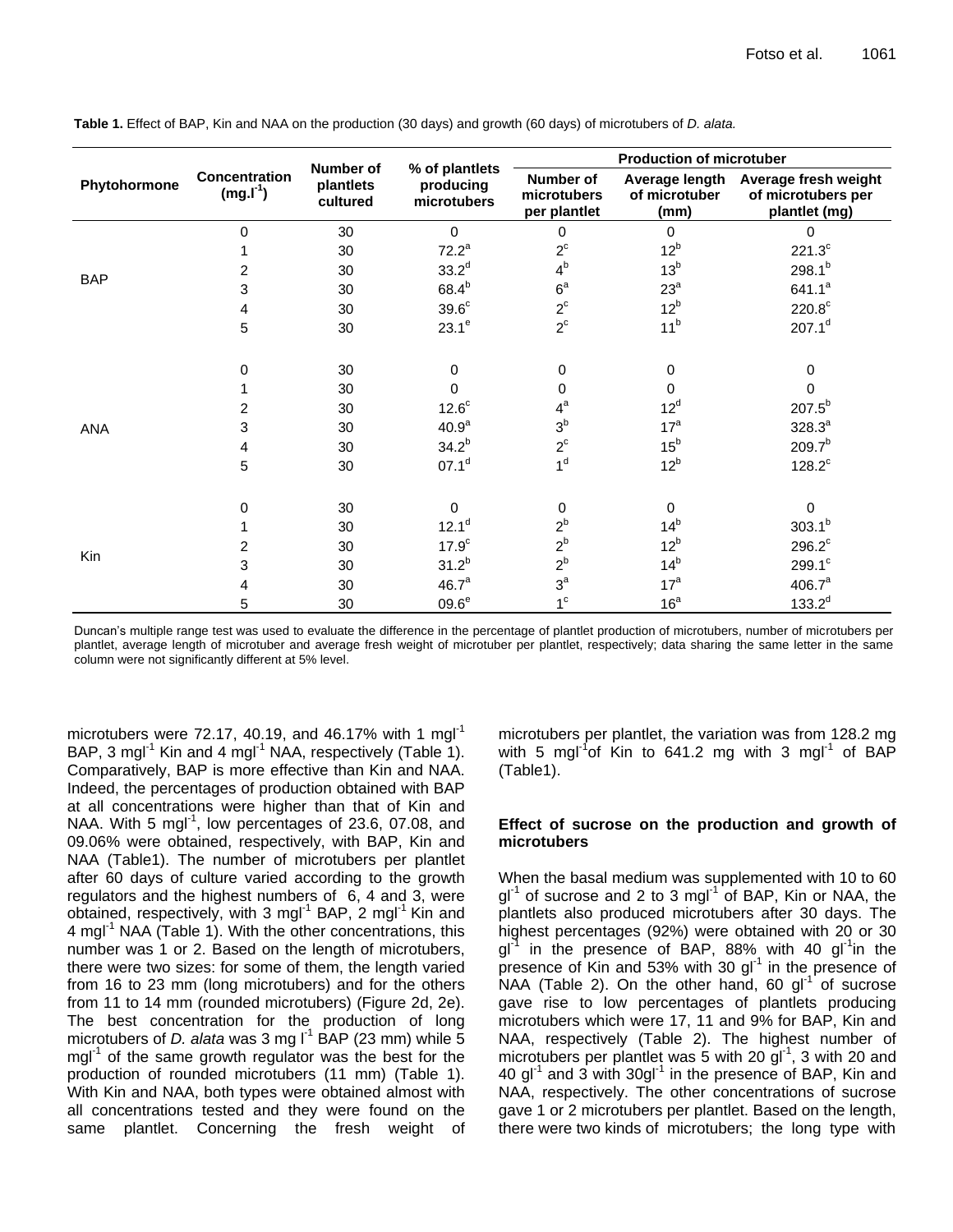| Growth regulator<br>(mg I <sup>1</sup> ) | Sucrose $(g.I-1)$ | % of plantlets<br>producing<br>microtubers | Average number<br>of microtubers<br>per plantlet | Average length<br>of microtubers<br>(mm) | Average fresh weight<br>of microtuber per<br>plantlet (mg) |
|------------------------------------------|-------------------|--------------------------------------------|--------------------------------------------------|------------------------------------------|------------------------------------------------------------|
|                                          | $\mathbf 0$       | $\mathbf 0$                                | 0                                                | $\Omega$                                 | $\mathbf 0$                                                |
|                                          | 10                | 26.7 <sup>d</sup>                          | $2^{\circ}$                                      | 08 <sup>d</sup>                          | $195.4^c$                                                  |
|                                          | 20                | $92.1^a$                                   | $5^a$                                            | 21 <sup>b</sup>                          | $1005.8^a$                                                 |
| BAP (2 or 3)                             | 30                | $92.3^a$                                   | $4^b$                                            | 26 <sup>a</sup>                          | $998.4^{b}$                                                |
|                                          | 40                | $71.8^{b}$                                 | $2^{\circ}$                                      | $12^{\circ}$                             | $192.9^c$                                                  |
|                                          | 50                | $38.6^{\circ}$                             | 1 <sup>d</sup>                                   | 11 <sup>c</sup>                          | 86.8 <sup>d</sup>                                          |
|                                          | 60                | 17.9 <sup>e</sup>                          | 1 <sup>d</sup>                                   | $12^{\circ}$                             | $85.4^d$                                                   |
|                                          |                   | $\Omega$                                   |                                                  | $\mathbf 0$                              | $\Omega$                                                   |
|                                          | 0                 | $23.4^d$                                   | $\,0\,$<br>$1^{\circ}$                           | 10 <sup>c</sup>                          |                                                            |
|                                          | 10                |                                            | $3^a$                                            |                                          | $97.2^e$                                                   |
|                                          | 20                | $77.8^{b}$                                 |                                                  | $23^a$                                   | $642.7^{b}$                                                |
| Kin (2 or 3)                             | 30                | $82.4^a$                                   | $2^b$                                            | 19 <sup>b</sup>                          | $202.3^{d}$                                                |
|                                          | 40                | $88.2^{a}$                                 | $3^a$                                            | 19 <sup>b</sup>                          | 728.6 <sup>a</sup>                                         |
|                                          | 50                | 48.9 <sup>c</sup>                          | $2^{\mathsf{b}}$                                 | $11^c$                                   | $225.5^{\circ}$                                            |
|                                          | 60                | $11.2^e$                                   | 1 <sup>c</sup>                                   | 11 <sup>c</sup>                          | $85.2^e$                                                   |
|                                          | $\mathbf 0$       | $\mathbf 0$                                | $\,0\,$                                          | $\mathbf 0$                              | $\mathbf 0$                                                |
|                                          | $10$              | $17.4^d$                                   | $2^b$                                            | 13 <sup>b</sup>                          | $220.5^{b}$                                                |
| NAA (2 or 3)                             | 20                | $49.2^{b}$                                 | $2^b$                                            | $22^a$                                   | $164.7^c$                                                  |
|                                          | 30                | $53.3^a$                                   | $3^a$                                            | $23^a$                                   | $641.2^c$                                                  |
|                                          | 40                | $22.7^{\circ}$                             | $1^{\circ}$                                      | 11 <sup>c</sup>                          | $59.7^d$                                                   |
|                                          | 50                | $12.8^e$                                   | $1^{\circ}$                                      | 11 <sup>b</sup>                          | 56.3 <sup>d</sup>                                          |
|                                          | 60                | $09.4^f$                                   | $2^b$                                            | $07^{\circ}$                             | $162.4^c$                                                  |

**Table 2.** Effect of sucrose on the production (30 days) and growth (60 days) of microtubers of *D. alata* in the presence of 2 to 3 mg.l<sup>-1</sup> of BAP, Kin or NAA.

Duncan's multiple range test was used to evaluate the difference in the percentage of plantlet production of microtubers, number of microtubers per plantlet, average length of microtuber and average fresh weight of microtuber per plantlet respectively; data sharing the same letter in the same column were not significantly different at 5% level.

the length of 19 to 26 mm obtained with 20 or 30  $q_1^{-1}$ sucrose for all growth regulators (Figure 2e) and the rounded type with the length of 07 to 12 mm obtained with 10,  $40$ , 50 or 60 gl<sup>-1</sup> sucrose (Table 2). The fresh weight and number of microtubers per plantlet varied according to the concentration of sucrose. In fact it varied from 56.3 mg with 50 gl<sup>-1</sup>sucrose in the presence of NAA to 1005.8 mg with 20  $gI^{-1}$  in the presence of BAP (Table 2). Generally, looking at Tables 1 and 2, it was noticed that the sucrose is more useful for the production of long microtubers (26 mm) than growth regulators (23 mm).

# **Effect of BAP/NAA and Kin/NAA ratio on the proliferation of shoots and regeneration of plantlets from microtubers**

When cultured in the presence of BAP/NAA or Kin/NAA ratio, the fragments of microtubers produced shoots after 60 days (Figure 2f). With BAP/NAA, the highest percentage of microtubers differentiating shoots (98.8%) were obtained with 3/2 ratio, followed by 2.5/2 (81.3%) and 2/2 (76.1%) (Table 3). A significant number of shoots per microtuber (5.3 to 7.5) was obtained with these same ratios as when treated with any of the other combinations (Table 3). With Kin/NAA, the highest percentage of microtubers differentiating shoots (66.6%) was obtained with the ratio 1.5/2. A significant number of shoots per microtuber (4.6 to 4.9) was obtained with 1/2; 1.5/2 and 2/2 ratios (Table 3).

When subcultured in the same media, shoots regenerated plantlets at 100% after 30 days (Figure 2g). With BAP/NAA, the highest number of nodes per plantlet (6.3) was obtained with 2.5/2 and 3/2. A significant number of leaves of 7.1 were obtained in the ratio of 3/2 and a root number between 6.1 and 6.6 with the ratio of  $1/2$ ;  $1.5/2$  and  $2/2$  (Table 4). With Kin/NAA, the ratios 1.5/2 and 2.5/2 gave higher numbers of nodes (5.3 to 5.6 per plantlet). A significant higher number of leaves (5.8 to 6.2) was obtained with 1.5/2; 2/2 and 2.5/2 and of roots (5.5 to 5.8) with 1/2; 1.5/2 and 2/2 compared to the other combinations (Table 4).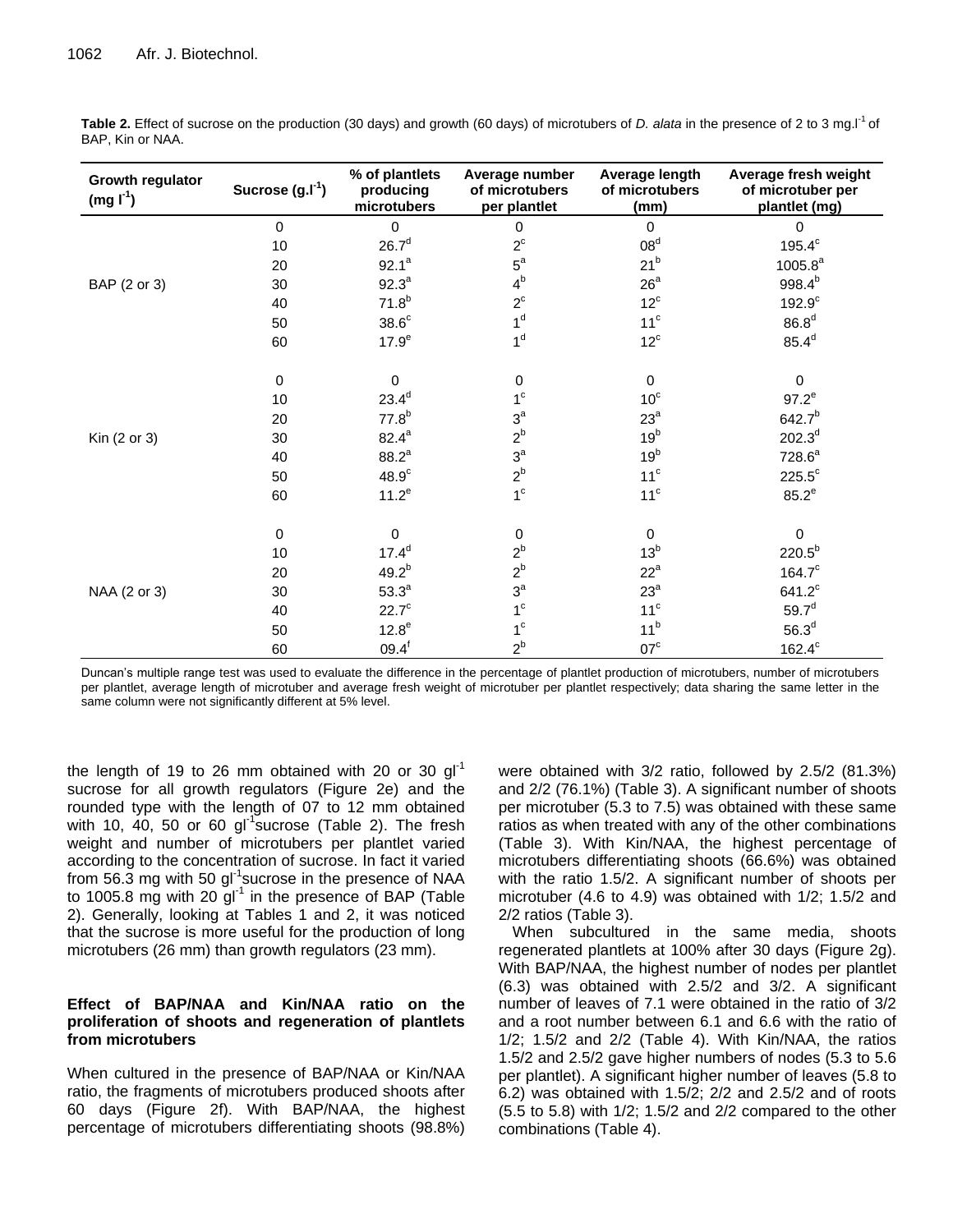| Growth regulator   | % of microtubers      | Average number of shoots   |
|--------------------|-----------------------|----------------------------|
| ratio (mg. $I^1$ ) | differentiating shoot | per microtuber             |
| <b>BAP/ANA</b>     |                       |                            |
| 0.5/2              | $21.2^{d}$            | $3.8 \pm 0.6^d$            |
| 1/2                | $21.4^{d}$            | $3.6 \pm 0.5^d$            |
| 1.5/2              | 39.6 <sup>c</sup>     | $4.3 \pm 0.2$ <sup>c</sup> |
| 2/2                | $76.1^{b}$            | $4.4 \pm 0.3^c$            |
| 2.5/2              | 81.3 <sup>b</sup>     | $5.3 \pm 0.4^b$            |
| 3/2                | 98.8 <sup>a</sup>     | $7.5 \pm 0.3^a$            |
| 3.5/2              | 41.1 <sup>c</sup>     | $2.3 \pm 0.6^e$            |
|                    |                       |                            |
| Kin/ANA            |                       |                            |
| 0.5/2              | 16.4 <sup>d</sup>     | $3.3 \pm 0.4^b$            |
| 1/2                | 31.7 <sup>c</sup>     | $4.9 \pm 0.2^a$            |
| 1.5/2              | 66.6 <sup>a</sup>     | $4.6 \pm 0.5^a$            |
| 2/2                | $35.4^c$              | $4.4 \pm 0.6^a$            |
| 2.5/2              | $42.2^{b}$            | $2.4 \pm 0.6^{\circ}$      |
| 3/2                | 31.8 <sup>c</sup>     | $3.1 \pm 0.4^b$            |
| 3.5/2              | 19.6 <sup>d</sup>     | $2.1 \pm 0.3^{\circ}$      |

**Table 3.** Effect of BAP/NAA and Kin/NAA ratios on the proliferation of shoots on microtuber of *D. alata* after 60 days of culture.

Standard error; only the shoots longer than 7 mm were counted. Duncan's multiple range test was used to evaluate the percentage of explants differentiating shoot and average number of shoots per microtuber respectively; data sharing the same letter in the same column were not significantly different at 5% level.

#### **Effect of substrate on the acclimatization of plantlets**

When transferred on different substrates, the plantlets developed from microtuber shoots gave rise to vigorous plants after 56 days. After this day, each plant had an average number of leaves of 12.8  $\pm$  2.6 and average number of nodes of 11.9  $\pm$  1.7 (Figure 2h). The percentage of survival varied with the type of substrate. A significant percentage of 97% was obtained with the mixture black soil / sand (v/v), followed by a mixture of black soil/vermiculite (v/v) (71%) and a mixture of sand/vermiculite (v/v) (67%) (Figure 3). The black soil and sand gave average percentage of survival of 48 to 52%) and vermiculite gave the lowest percentage of 6% (Figure 3). When transferred to the appropriate land (black soil containing sand), all survival plants grew and developed well and gave rise to adult plants after 90 days (Figure 2i).

# **DISCUSSION**

*D. alata* as the other species of yam can be successfully propagated by *in vitro* method using different kinds of explants such as nodal cuttings (Lauzer et al., 1992; Alizadeh et al., 1998), adventitious buds (Yongqin et al., 2003), protoplasts (Tor et al.,1998), leaves (Kohmura et al., 1995), zygotic embryos (Viana and Mantell, 1989). The results of this work showed that in the presence of 0.5 mg  $I^1$  BAP and 1 mg  $I^1$  NAA, the nodal cuttings of *D. alata* from preexisting axillary buds were differentiated into shoots which, when subcultured in the same media, gave rise directly to rooted plantlets at 67.14% without any tuberization within 15 days. This direct regeneration was also reported on the same species by Mantell et al. (1978) from the same material but with a lower percentage (52%), or by other authors on other species of *Dioscorea* such as *Dioscorea floribunda* (Borthakur and Sing, 2002) and *D. zingiberensis* (Yan et al., 2002). But the number of shoots and plantlets regenerated in different cases are function of the species, the nature and the concentration of growth regulators used.

In fact, in this work, BAP and NAA were supplemented in the same medium at a single concentration while in other species they were used separately and sometimes at various concentrations (Malaurie et al., 1995b). The microtuberization in *Dioscorea* species have been already reported (Ng Syc, 1998; Ondo Ovono et al., 2007; Passam, 1995). This microtuberization is generally induced directly on the explants cultured and is influenced by factors such as jasmonic acid (Bazabakana et al., 2003; Jasik and Mantell, 2000), growth regulators and light (John et al., 1993), photoperiod, mineral medium and sucrose (Chu and Ribeiro, 2002; Mantell and Hugo, 1989; Tsafack et al., 2009). These factors are generally studied in combination. In the present study, the effects of growth regulators and sucrose on the microtuberization of *D. alata* were studied separately.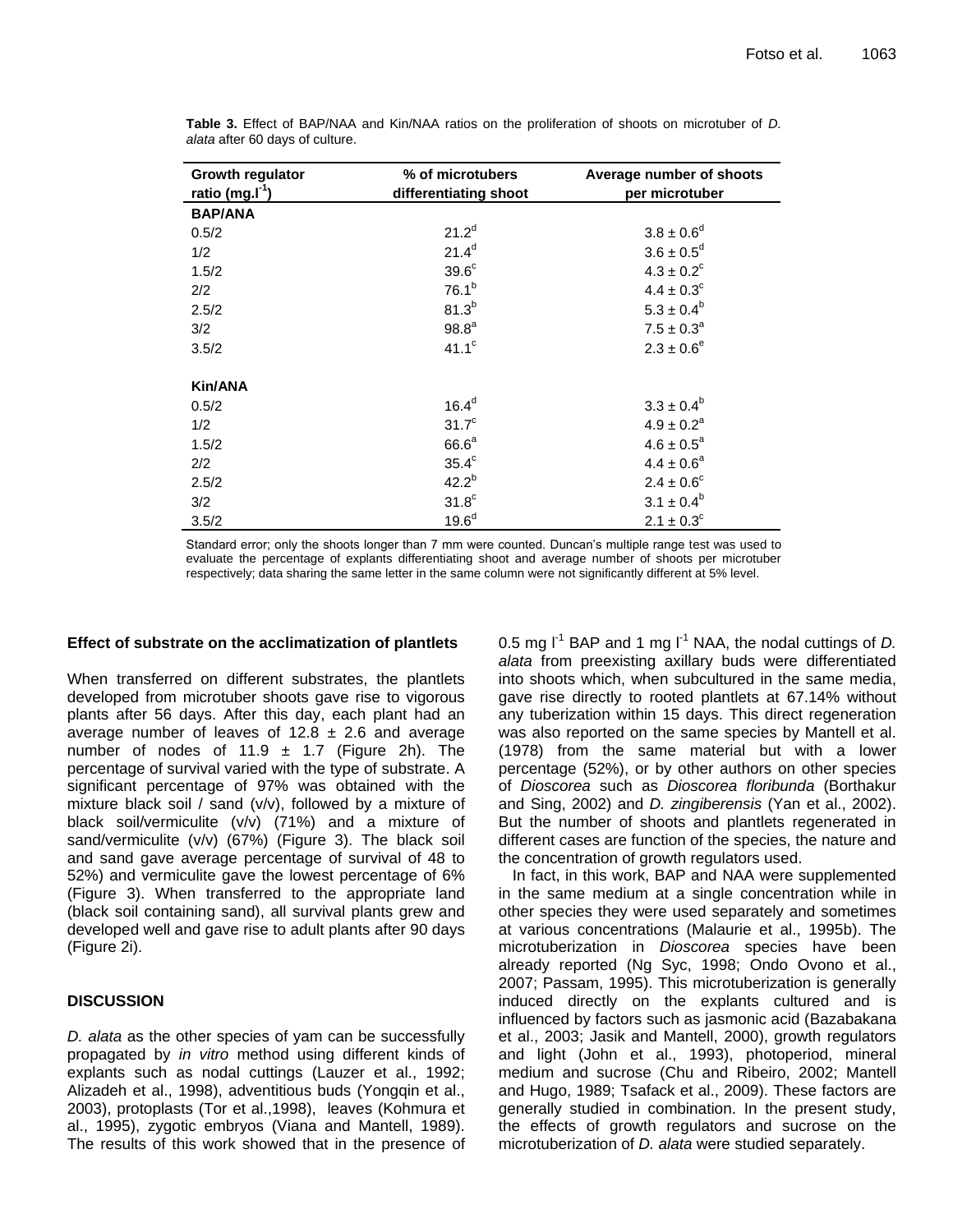| Growth regulator<br>ratio (mg. $I^1$ ) | per plantlet     | Average number of nodes Average number of leaves<br>per plantlet | Average number of roots<br>per plantlet |
|----------------------------------------|------------------|------------------------------------------------------------------|-----------------------------------------|
| <b>BAP/ANA</b>                         |                  |                                                                  |                                         |
| 0.5/2                                  | $3.1^\circ$      | $3.8^\circ$                                                      | 4.7 <sup>b</sup>                        |
| 1/2                                    | 2.3 <sup>d</sup> | $3.3^\circ$                                                      | 6.1 <sup>a</sup>                        |
| 1.5/2                                  | $4.4^b$          | $5.2^b$                                                          | $5.3^b$                                 |
| 2/2                                    | 4.6 <sup>b</sup> | $5.2^b$                                                          | 6.6 <sup>a</sup>                        |
| 2.5/2                                  | 6.2 <sup>a</sup> | $5.4^b$                                                          | 6.4 <sup>a</sup>                        |
| 3/2                                    | 6.3 <sup>a</sup> | 7.1 <sup>a</sup>                                                 | 4.6 <sup>b</sup>                        |
| 3.5/2                                  | $2.5^d$          | $3.4^\circ$                                                      | $4.5^b$                                 |
| <b>Kin/ANA</b>                         |                  |                                                                  |                                         |
| 0.5/2                                  | 2.0 <sup>d</sup> | $2.3^e$                                                          | $3.4^\circ$                             |
| 1/2                                    | $3.1^\circ$      | 4.0 <sup>c</sup>                                                 | $5.5^a$                                 |
| 1.5/2                                  | 5.9 <sup>a</sup> | $6.2^a$                                                          | 5.8 <sup>a</sup>                        |
| 2/2                                    | 4.8 <sup>b</sup> | $5.8^b$                                                          | 5.7 <sup>a</sup>                        |
| 2.5/2                                  | $5.2^a$          | 5.9 <sup>b</sup>                                                 | 4.7 <sup>b</sup>                        |
| 3/2                                    | 2.1 <sup>d</sup> | $2.2^e$                                                          | $3.8^\circ$                             |
| 3.5/2                                  | $2.6^\circ$      | 3.0 <sup>d</sup>                                                 | $3.5^{\circ}$                           |

**Table 4.** Effect of BAP/NAA and Kin/NAA ratio on the growth of shoots from microtubers of *D. alata* after 60 days of culture.

*χ* 2 and Duncan's multiple range test was used to evaluate the average number of nodes per plantlet, average number of leaves per plantlet and average number of roots per plantlet; data sharing the same letter in the same column were not significantly different at 5% level.

The results obtained show that under these conditions, the microtuberization is easily obtained with plantlets produced *in vitro* from nodal cuttings. Similar results were reported by Mantell and Hugo (1989) on the same species and *D. bulbifera* but under the control of different factors. The percentage of plantlets producing microtubers, the number of micro tubers per plantlet, their length and their fresh weight varied according to the concentration of BAP, Kin and NAA used or according to the concentration of sucrose in the medium.

This variation is comparable to that obtained by Alizadeh et al. (1998) in *D. composita* and by Ondo Ovono et al. (2007) in *D. cayenensis* and *D. rotundata*. Between the three growth regulators used in this study, BAP at 3 mg  $I^1$  seems to be more effective for the production of microtubers (68.41% of plantlets produced microtubers, 6 microtubers per plantlet with an average weight of 641.2 mg) compared to Kin at the same concentration (40.19% plantlets produced microtubers, 4 microtubers per plantlet, with an average weight of 328.3 mg) and NAA at 4 mg  $I^1$  (46.17% of plantlets producing microtubers, 3 microtubers per plantlet and an average fresh weight of 406.7 mg). Similar results were reported in different species of yam (Forsyth and Van Staden, 1984; Kadota and Niimi, 2004). But the work of Ammirato (1982) and Scarcelli et al. (2006) on different species of yam, showed that the tuberization of those species did not depend only on the experiment or culture conditions but also on the genotype of species. This can partly

explain why in this work the microtuberization was obtained only after producing plantlet instead to be obtained directly from the explants cultured as in other species such as *D. floribunda* (Sengupta et al., 1984), *D. bulbifera* (Forsyth and Van Staden, 1984), *D. rotundata* (Ng Syc, 1988), *Pterostylis sanguinea* (Debeljak et al., 2002). When the basic medium is supplemented with 10 to 60 g  $\mathsf{I}^1$  sucrose and 2 to 3 mg  $\mathsf{I}^1$ BAP, Kin or NAA, the highest percentages of plantlets forming microtubers  $(53.3 \text{ to } 92.3\%)$  were obtained with 20 to 40 g  $I^1$  in the presence of these growth regulators.

These results are in contrast with those obtained by Ondo Ovono et al. (2007) on *D. cayenensis-D. rotundata* complex which showed that an increase of sucrose from 3 to 5% in the presence of Kin had no effect on tuberization. It had also been shown that, on MS medium containing 20 g l<sup>-1</sup> sucrose, *D. composita* microtubers were not induced, whereas they were on media containing 80 or 100 g  $I^1$  sucrose (Alizadeh et al., 1998; Nyochembeng and Stephen, 1998). In this study, the highest number of microtubers per plantlet (3 to 5), the greatest microtuber size (19 to 26 mm) and higher fresh weight of microtubers (641.2 to 1005.8 mg) were obtained when 20 to 40 g  $I^1$  sucrose were used. These results are different to those obtained by Jasik and Mantel (2000) in *D. cayenensis* where higher results were obtained with 40 g  $I^1$  sucrose. The proliferation of shoots from microtubers and micropropagation from those shoot are obtained when the basal medium is supplemented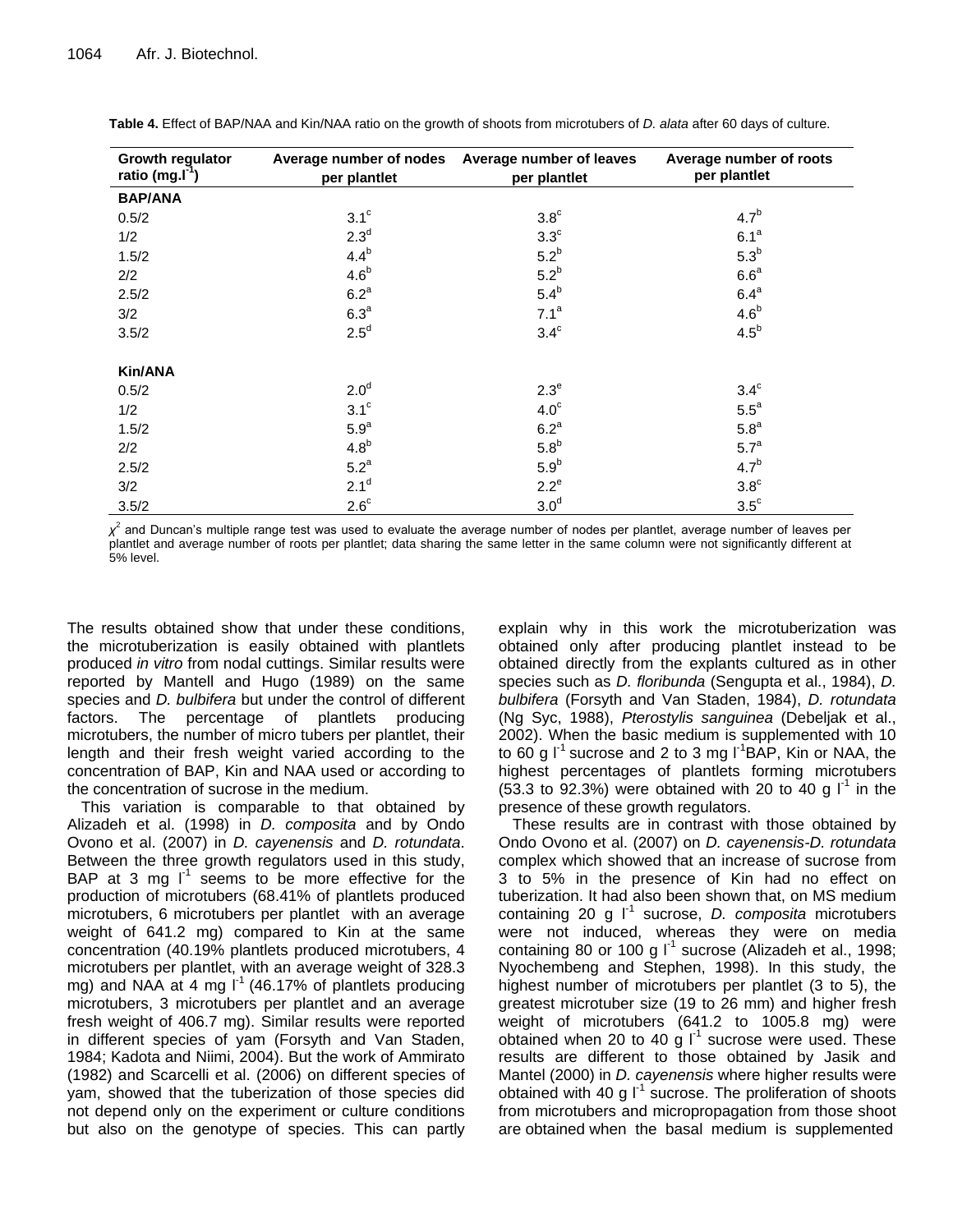

**Figure 3.** Effect of substrate on the acclimatization of plantlets regenerated from shoot proliferated on microtubers of *D, alata* after 56 days. Duncan's multiple range test was used to evaluate the difference between the percentage of survival plants in different substrates; histogram with the same letter were not significantly different at 5% level.

with different combinations or ratios of BAP/NAA or Kin/ NAA. The effects of growth regulators combinations on the organogenesis *in vitro* has been reported in some species such as *D. zingiberensis* (Yongqin et al., 2003; Yuan Shu et al., 2005), *Dioscorea spp* (Ngo Ngwe, 2009) and *Colocassia esculenta* (Yam et al., 1990; 1991).

The results obtained show that the highest percentage of microtubers differentiating shoot (98.8%) was obtained with  $3/2$  mg  $I^1$  BAP/NAA and the highest number of shoot per plantlet (5.5 to 5.7) is obtained with 2.5 to  $3/2$  mg  $I<sup>-1</sup>$ BAP/NAA. With Kin/NAA, the highest percentage (66.6%) was obtained with 1.5/2 mg  $I<sup>1</sup>$  and the highest number of shoot per plantlet (4.4 to 4.9) was obtained with 0.5 to 2/2 mg  $I^1$ . Auxin/cytokinin ratio is an effective inducer of shoot in *D. alata*. BAP/NAA is more effective than Kin/NAA. The fact that auxin and cytokinin must be combined to induce the proliferation of shoot in *D. alata* confirmed the complementary and synergistic action of these growth regulators as has been shown in several species (Twyford and Mantell, 1996; Jackson, 1999; Yam

et al., 1991; Fotso, 2005). The growth and development of shoots to complete plantlets of *D. alata* can also be under the control of BAP/NAA or Kin/NAA complementary and synergistic action.

In fact, when subcultured in the same media, shoot from microtubers regenerate plantlets at 100%. This percentage is comparable to that obtained by Yongqinet al. (2003) in *D. zingiberensis* where almost all subcultured shoots gave rise to rooted plantlets but in the presence of 4.9 or 9.8 µM of IBA. The highest growth parameters (number of nodes, number of leaves and number of roots per plantlet) were obtained with BAP/NAA ratio compared to Kin/NAA ratio. If we consider the fact that the concentration of NAA was constant for all ratio tested (2 mg  $I^{-1}$ ), it is possible to deduce that BAP had more effect than Kin on the proliferation of shoot and their growth to plantlet in *D. alata*. This higher effect of BAP had been reported by Yuan et al. (2005) on the callogenesis and somatic embryogenesis of *D. zingiberensis* when combined with NAA or 2,4-D, and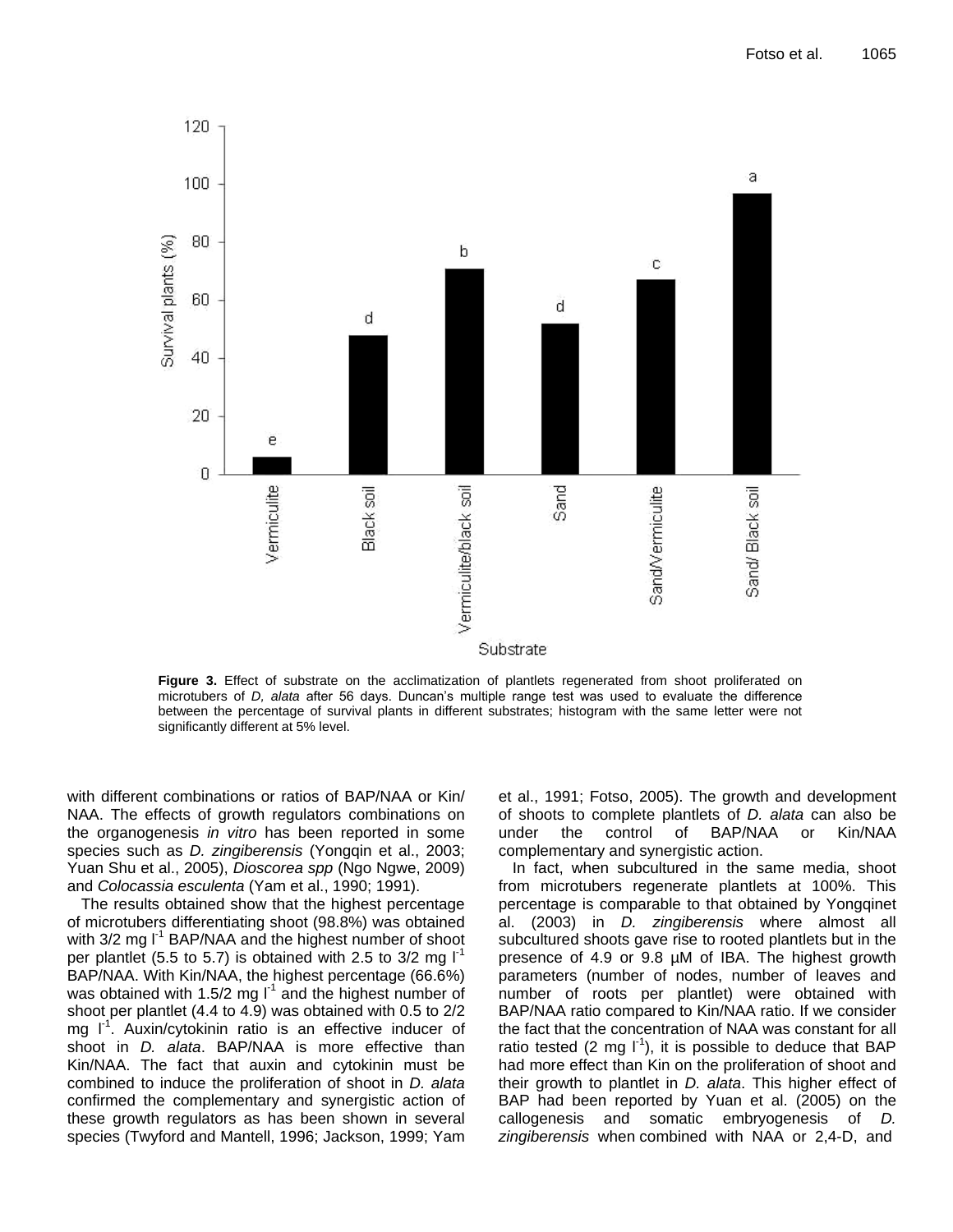also by Gulati and Jaiwal (1996) on the micropropagation of *Dalbergia sisso* from nodal explants when combined with IBA or NAA. In this study, the result of acclimatization showed that plantlets regenerated survived more in the mixture of black soil and sand (97%). This result contrasts with acclimatization of many species where plantlets survived in vermiculite or in mixture of vermiculite and soil (Yongqin et al., 2003; Yassen et al., 1995). This can be partly explained by the fact that, naturally, *D. alata* grows and develops well in the regions where the soil is mixed with sand (Degras et al., 1977; Ngo Ngwe, 2009).

# **Conclusion**

In this study, it was demonstrated that the micropropagation of *D. alata* using microtubers is possible. The originality is that microtubers used are induced on plantlets regenerated from nodal cuttings instead of being induced directly on the cultured explants, as in many species. This induction is due to the use of BAP or Kin or NAA and sucrose at different concentrations. BAP at 3 mg  $I^1$  with sucrose at 20 to 40 g l -1 are more effective on microtuberization of *D. alata.* The proliferation of shoot on microtubers and their transformation in plantlets were obtained with BAP/NAA or Kin/NAA ratio. In these conditions, BAP/NAA at 3/2 mg  $I^1$  and Kin/NAA at 1.5/2 gave the highest percentage of microtubers producing shoots (98.8 and 66.6%, respectively) and the highest number of shoots per microtuber (7.5 and 4.9, respectively) hence the highest number of plantlet regenerated. When taking into consideration the different steps of this work, it was noticed that when using BAP and Kin, the highest number of 45 and 16 regenerated plantlets respectively was obtained in 251days (8 months) from a single nodal shoot. 97% of these plantlets survived when acclimatized in a mixture of black soil/sand. Hence, the micropropagation of *D. alata* by *in vitro* culture method is more effective and more significant than the conventional method where apex culture produced generally a single tuber or seed. Further studies are needed to evaluate the performance of plants transferred to the fields.

# **ACKNOWLEDGEMENT**

The authors thank all the teams of the plant physiology laboratory (LAF 314) ENS Yaoundé Cameroon for their collaboration.

#### **REFERENCES**

- Alizadeh S, Mantell SH, Viana AM (1998). *In vitro* shoot culture and microtuber induction in the steroid yam *Dioscorea composita* Hemsl. Plant Cell Tiss. Organ Cult. 53:107-112.
- Ammirato PV (1982). Growth and morphogenesis is in cultures of the

monocot Yam, *Dioscorea*. In: Fujiwara A (ed) Plant Tissue Culture (pp 169-170). Maruzen, Tokyo.

- Asokam MP, O'Hair SK, Litz RF (1983). *In vitro* plant development from bulb explants of two *Dioscorea* species. Hortic. Sci 18:702-703.
- Ayensu ES, Coursey DG (1972). Guinea yams: the botany, ethnobotany, use and possible future of yams in West Africa. Econ Bot 26:301-318.
- Balogum MO, Fawole I, Ng SYC et al. (2006). Interaction among cultural factors in microtuberisation of white yam (*Dioscorea rotundata*). Trop. Sci. 46:55-59.
- Bazabakana R, Baucher M, Diallo B, Jaziri M (2003). Effect of jasmonic acid on developmental morphology during *in vitro* tuberisation of *Dioscorea alata.* Plant Growth Regul. 40:229-237.
- Borges M, Ceiro W, Meneses et al (2005). Regeneration and multiplication of *Dioscorea alata* germplam maintained *in vitro*. Plant Cell Tiss. Organ. Cult. 76:87-90.
- Borthakur M, Singh RS (2002). Direct plantlet regeneration from male inflorescence of medical yam (*Dioscorea floribunda* Mart and Gal.). *In vitro* Cell Dev. Biol-Plant. 38:183-185.
- Chu EP, Ribeiro RDLF (2002). Growth and carbohydrate changes in shoot cultures of *Dioscorea* species as influenced by photoperiod, exogenous sucrose and cytokinin concentrations. Plant Cell Tiss. Organ Cult. 70: 241-249.
- Craufurd PQ, Battey NH, Ile EI, Asiedu R (2006). Phase of dormancy in yam tubers (*Dioscorea rotundata*). Ann Bot 97:497-504.
- Debeljak N, Regvar M, Dixon KW, Sivasithamparam K (2002). Induction of tuberization *in vitro* with jasmonic acid and sucrose in an Australian terrestrial orchid, *Pterostylis sanguinea*. Plant growth Regul. 36:253- 260.
- Degras L, Arnolin R, Poitout A, SuardC (1977). Some biological aspects of yams and their culture. Ann. Amelior. Plant 27:1-23.
- Forsyth C, Van Staden J (1984). Tuberization of *Dioscorea bulbifera* stem nodes in culture. J. Plant Physiol. 115:79-83.
- Fotso (2005). *In vitro* organogenesis of some wild plants at multiple uses. Ph D Thesis, UYI Cameroon 160 p.
- Gulati A, Jaiwal PK (1996). Micropropagation of *Dalbergia sissoo* from nodal explants of mature trees. Biol Plantarum. 3(2):169-175.
- Hahn SK (1995). Yams: *Dioscorea* Spp. (Dioscoreaceae). In Smart J, Simmonds NW (eds) Evolution of crop plants. Longman Scientific and Technical, London UK, pp. 112-120.
- Jackson SD (1999). Multiple signaling pathways control tuber induction in potato. Plant Physiol. 119:1-8.
- Jasik J, Mantell SH (2000). Effects of jasmonic acid and its methylester on *in vitro* microtuberisation of three food yam (*Dioscorea*) species. Plant Cell Rep. 19:863-867.
- John JL, Courtney WH, Decoteau DR (1993). The influence of plant growth regulators and light on microtuber induction and formation in *Dioscorea alata* L. cultures. Plant Cell Tiss. Organ Cult. 34:245-252.
- Kadota M, Niimi Y (2004). Improvement of micropropagation of Japanese Yam using liquid and gelled medium culture. Sci. Hortic. 102:461-466.
- Kohmura H, Araki H, Imoto M (1995). Micropropagation of Yamatoimo Chinese yam (*Dioscorea opposita*) . Plant Cell Tiss. Organ Cult. 40:271-276.
- Lauzer D, Laubin G, Vincent G, Cappadocia M (1992). *In vitro* propagation and cytology of wild yams, *Dioscorea abyssinica* Hoch. And *D. mangenotiana* Miège. Plant Cell Tiss. Organ Cult. 28: 215- 223.
- Malaurie B, Pungu O, Trouslot MF (1995b). Effect of growth regulators concentrations on morphological development of meristem-tips in *D. cayenensis- D. rotundata* complex and *D. praehensilis*. Plant Cell Tiss. Organ Cult. 41:229-235.
- Mantell SH, Haque SQ, Whitehall AP (1978). Clonal propagation of *Dioscorea alata* L. and *Dioscorea rotundata* Poir yams by tissue culture. J. Hortic. Sci. 51:95-98.
- Mantell SH, Hugo SA (1989). Effects of photoperiod, mineral medium strength, inorganic ammonium, sucrose and cytokinin on root, shoot and microtuber development in shoot culture of *Dioscore alata* L. and *D. bulbifera* L. yams. Plant Cell Tiss. Organ Cult. 16:23-37.
- Morel G, Wetmore RH (1951). Fern callus tissue culture. Ann. J. Bot. 38:141-143.
- Murashige T, Skoog F (1962). A revised medium for rapid growth and